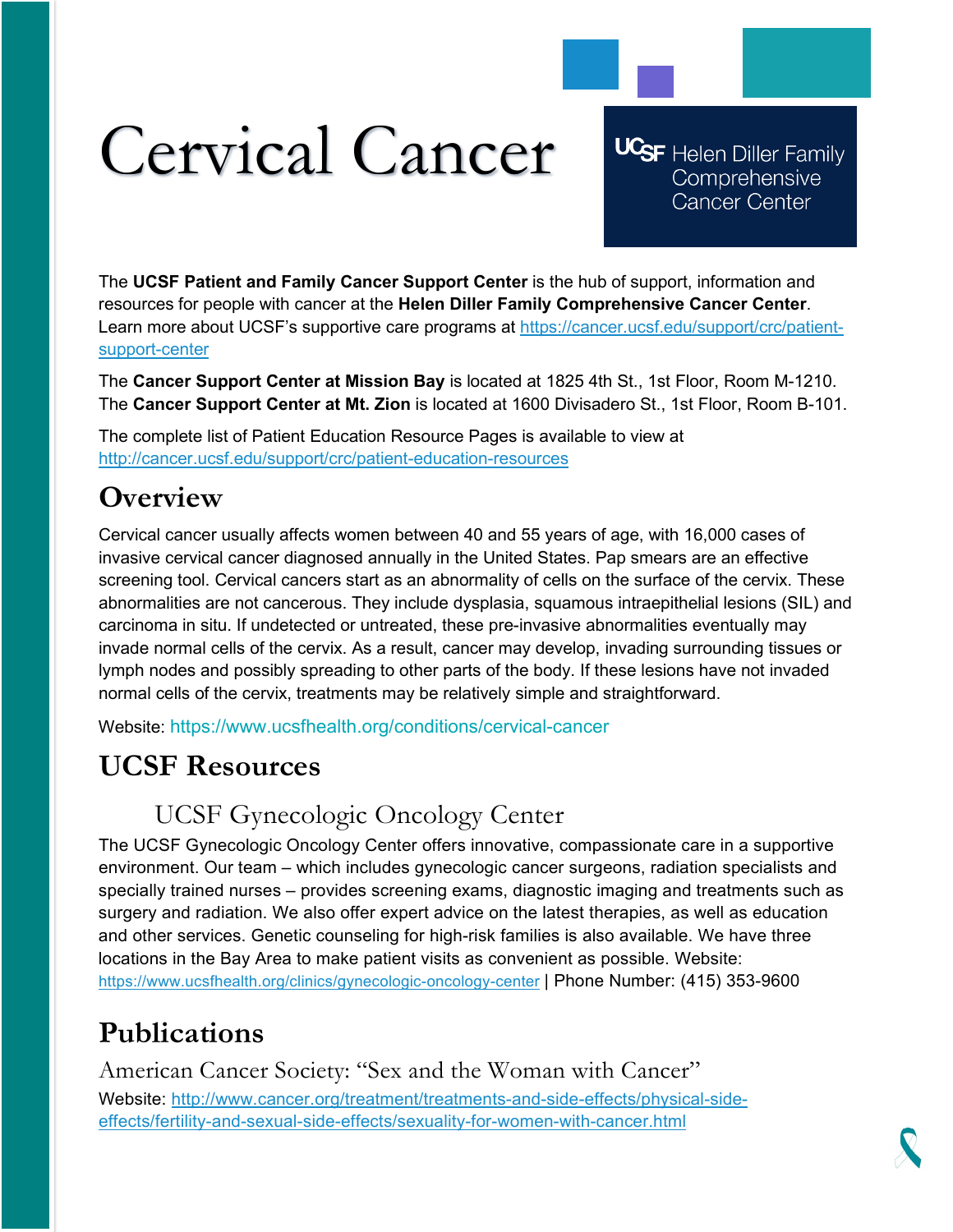## **Organizations**

## American Cancer Society (ACS) – Cervical Cancer

At the American Cancer Society, we're on a mission to free the world from cancer. Until we do, we'll be funding and conducting research, sharing expert information, supporting patients, and spreading the word about prevention. All so you can live longer — and better.

Website: <https://www.cancer.org/cancer/cervical-cancer.html> | Phone Number: 800.227.2345

#### Bay Area Cancer Connections

BACC helps people with breast and ovarian cancers. Services include a helpline, buddy programs, pro-bono counseling, a wig boutique, information and support groups. Located in Palo Alto, but services are available to anyone. All services are free.

Website:<https://www.bayareacancer.org/> | Phone Number: 650-326-6686

#### Cancer.Net - Cervical Cancer

This is Cancer.Net's Guide to Cervical Cancer Website:<https://www.cancer.net/cancer-t%C3%BDpes/cervical-cancer>

### Cancer Support Community – Cervical Cancer

As the largest professionally led nonprofit network of cancer support worldwide, the Cancer Support Community is dedicated to ensuring that all people impacted by cancer are empowered by knowledge, strengthened by action, and sustained by community. Website:<https://www.cancersupportcommunity.org/cervical-cancer> | Phone Number: 888-793-9355

#### Foundation for Women's Cancer

Provides comprehensive educational materials about all gynecologic cancers. Also has much information about coping, caregiving, supportive care, clinical trials and more Website:<http://www.foundationforwomenscancer.org/> | Phone Number: 312-578-1439

Medline Plus: Trusted Health Information for You – Cervical Cancer MedlinePlus is a service of the National Library of Medicine (NLM), the world's largest medical library, which is part of the National Institutes of Health (NIH). Website: <https://medlineplus.gov/cervicalcancer.html>

National Cancer Institute – Cervical Cancer "Ovarian, Fallopian Tube, and Primary Peritoneal Cancer" Website: <https://www.cancer.gov/types/cervical>